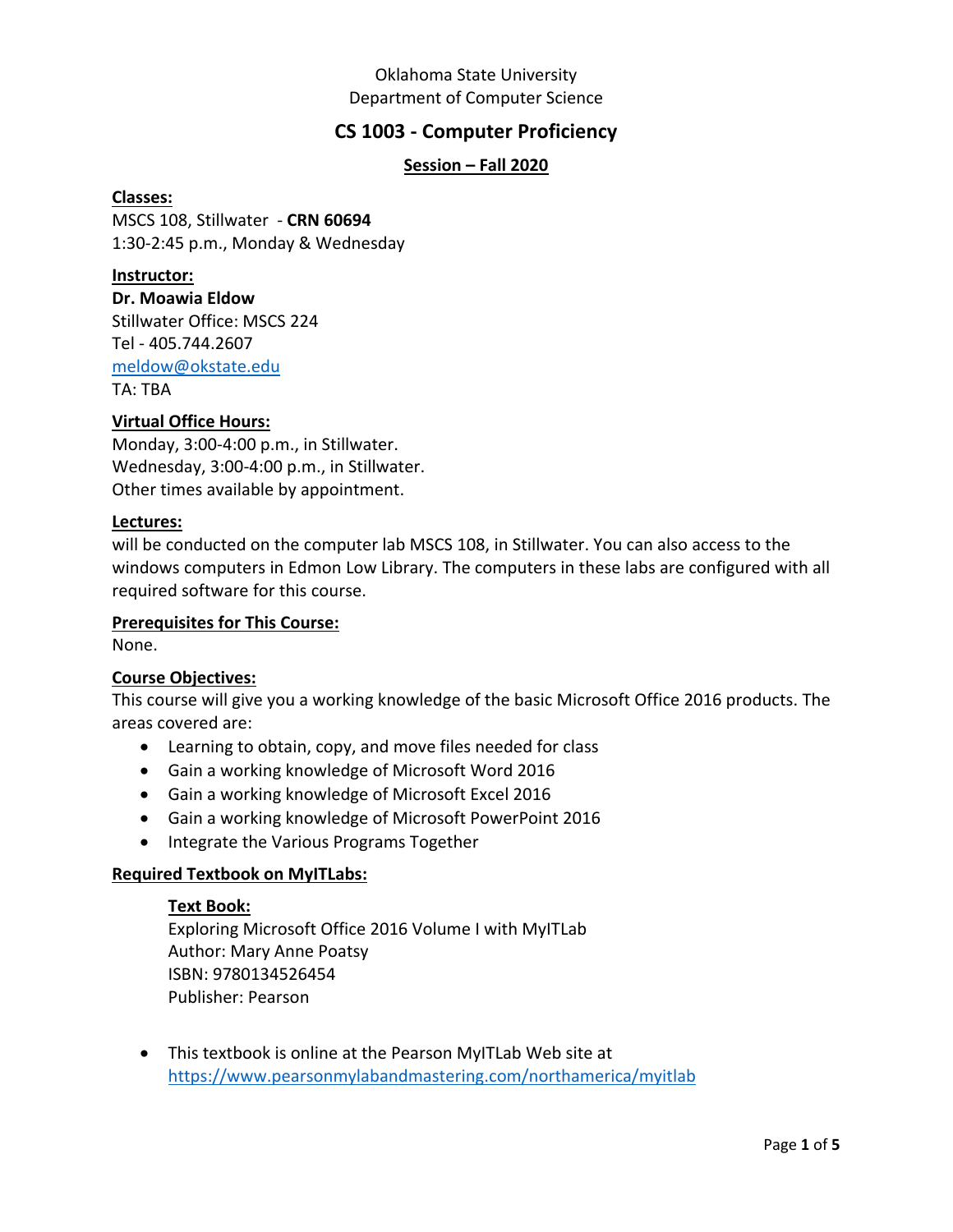- All the material to succeed in this class (other than the Office applications used) is located on the Pearson MyITLab site and OSU's Canvas site. Therefore, you must have access to the Internet for this course. The material on the MyITLab site includes a digital form of the text, along with tutorial videos and step-by-step simulations, as well as the lab assignments that you must complete. **No additional text is required.**
- Lab assignments and access to the eText, plus other materials on the MyITLab site require that you set up an online account with Pearson, the publisher of the text for this course. **See the attached file in the Syllabus section of the course Canvas site for instructions regarding how to do this.**

**Important Note:** Registration for this course on the MyITLab site opens on Monday, August 17, 2020, and the temporary access code is available for 14 days.

### **Hardware/Software Requirements:**

- All hardware and software needed for this course are available in MSCS 108. Students may use other computers as necessary, provided the Microsoft® Office 2016 is installed on such computers.
- Other versions of the Microsoft Office® software are often not compatible with the assignments and will cause problems in completing the assignments correctly. Assignments done using the Apple Macintosh version of Office 2016 are often very problematic, and cannot always be done correctly. Inform the instructor if you will be using a Mac.
- You may obtain a free copy of Office 2016, as an OSU student, from the OSU IT department's Software Distribution Center at [https://app.it.okstate.edu/sdc/.](https://app.it.okstate.edu/sdc/) If you have any questions or doubts about which version of the Office 2016 to install, contact the OSU IT Department help desk at 405-744-HELP.

### **Student Expectations:**

- This is a f2f class on computer lab. **It is NOT self-paced**. There are deadlines for items every week of the semester. The course is largely self-managed and rapidly paced. You must keep up with the course work. The easiest way to keep up is to work ahead by a week.
- The MyITLab assignments are simple and generally easy. They can be completed by most students in less than 60 minutes. But, if you are not prepared, they can take longer. Do not wait until the last minute to complete and submit assignments.
- The assignments can be accessed via Pearson MyITLab and Canvas. The Canvas home page is accessible via the Internet at canvas.okstate.edu/courses, logging in to Canvas and then clicking the Computer Proficiency link as CS-1003-60694. The regular assignments can be accessed by using Pearson MyITLab and the homework assignment tips are posted to the class Canvas site.
- To access the MyITLab follow the instructions in attached file in the Syllabus section on Canvas. MyLab IT assignments start almost immediately with the first due on the second week of class.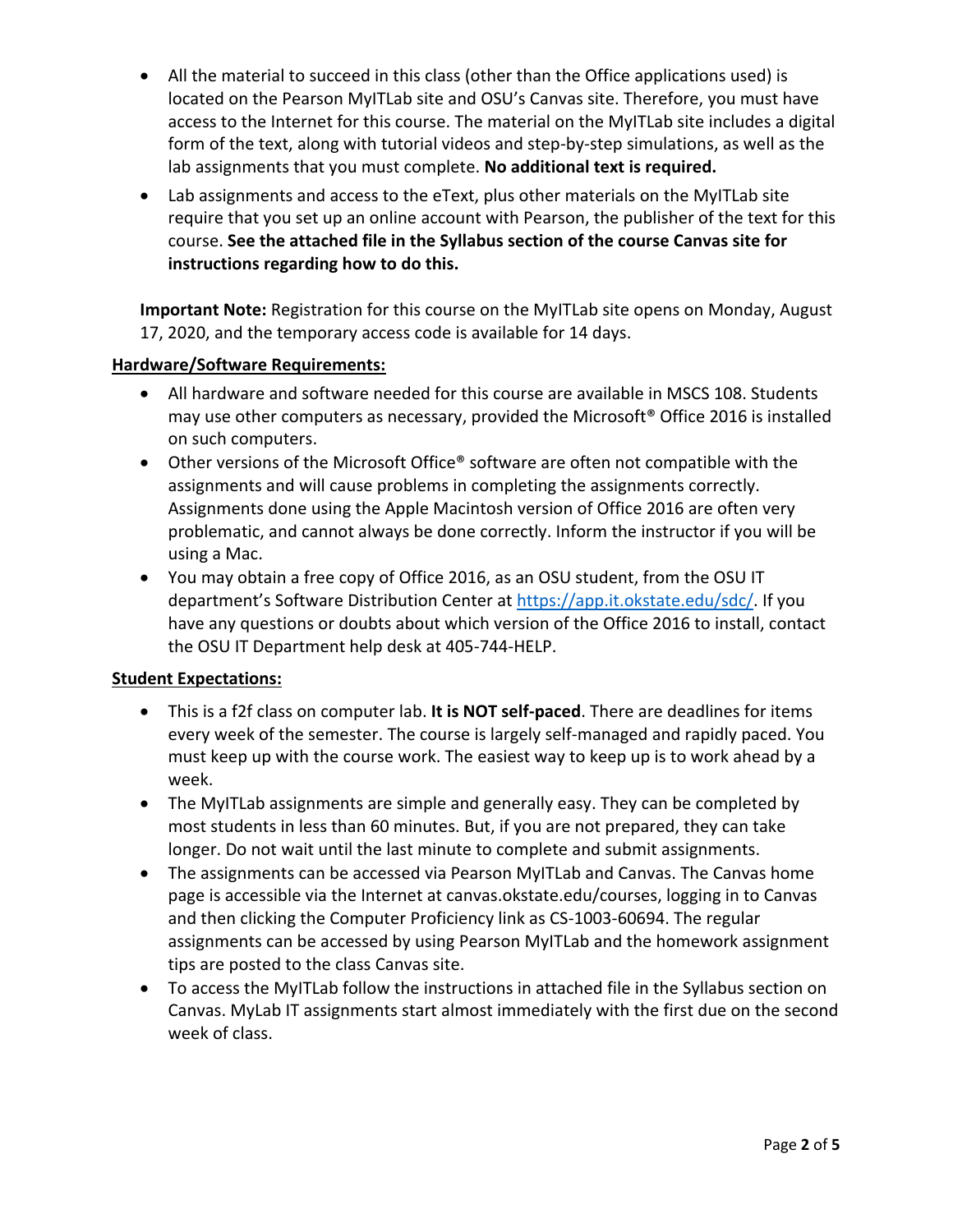### **Graded Materials:**

### Homework Assignments on MyITLab:

There are **11** Simulation Training (ST), **21** Homework (HW) and **6** Assessments (AS). Total of **38** assignments submissions, graded on a **100-point** system for the homework and assessment assignments. The simulation trainings are graded on different scales from **10 to 23 points**.

Homework assignments are scheduled in the last page.

### **Exams**

There are no exams. Note also that there are no assignments due during Finals week. Once you have completed all assignments you are done with this course.

#### **Assignment Due Dates:**

- There is at least one assignment due every Monday, Wednesday and Friday, from the next week through the end of semester, except during official OSU breaks, and those specified in the calendar below as having two MyITLab assignments due. All assignments and projects are due at 11:59 PM.
- The dates and times MyITLab assignments due are posted on MyITLab in the Assignment Calendar page. The dates that the projects are due are on the Canvas Assignments page, in the assignment documents, in the Important Dates section and calendars at the end of the syllabus.

**Important Note**: You can access the MyITLab site free of charge for two weeks, but you must pay for access (or register using the access code included with the course text) by the end of the day after the two weeks from the beginning of semester, to avoid serious complications that may arise if you have not registered. Thus, you can complete several assignments on MyITLab before you must pay for continued access.

### **Grading Policy:**

The total grade for this course is based on a point system from the all of your assignment average scores.

Grades will be assigned based on point totals as follows:

**A: 90-100 B: 80-89 C: 70-79 D: 60-69 F: <60**

### **Late Submission and Make Up Policy**

Assignments cannot be made up if they are missed except under extenuating circumstances such as serious illness, family emergency, etc. Please contact the instructor if the need to submit an assignment late arises. For no excuse of late submission, students may be subject to the penalties of **10% off per day**. The MyLab IT and Canvas sites both frequently have technical problems, and may not be available to you in the hours before a deadline. Read the bulletins posted on both sites regarding scheduled and emergency maintenance, and work ahead by several days to avoid late submissions.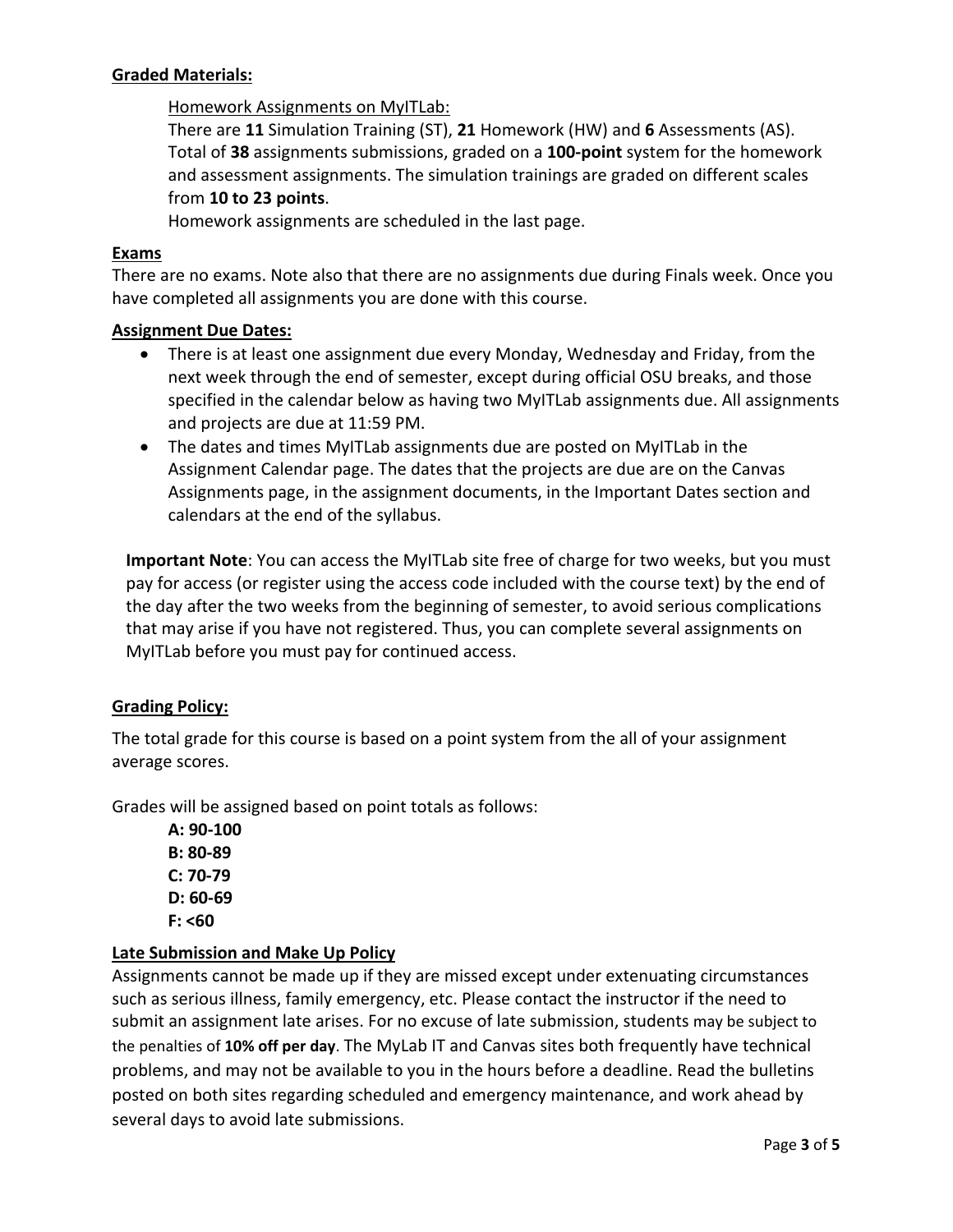## **Collaboration Policy:**

Laboratory assignments: Discussion with classmates and others is allowed. After any such discussion, each student must write up his/her own solution. Copying another student's work is not allowed, and is regarded as cheating. Giving another student your work is considered cheating. Doing an assignment for another student, in whole or in part, is regarded as cheating by both parties. Submitting any work that is not your own is considered cheating. **The MyITLab and Canvas sites have excellent tools for detecting cheating, including plagiarism for the projects, so do not cheat, as you will almost certainly be caught.** Students who do not comply with the described collaboration policy may be reported for an Academic Integrity violation to the University and a punishment up to and including "F!" (an F-shriek, indicating failed due to misconduct) will be assessed.

### **Disabilities Act:**

If you feel that you have a disability and need special accommodations of any nature whatsoever, the instructor will work with you and the Office of Disabled Student Services, 315 Student Union, to provide reasonable accommodations to ensure that you have a fair opportunity to perform in this class. Please advise the instructor of such disability and the desired accommodations at some point before, during, or immediately after the first scheduled class day.

### **Other Policies due to COVID19:**

Students should refer to any new polices from university, college and department regrading the COVID19.

### **Important Dates for Fall 2020 semester:**

Classwork Begins - **Monday, Aug 17** Registration of Pearson MyITLab - **Aug 17 ~ Aug 20** Temporary Access Available on Pearson MyITLab **- Aug 17 ~ Aug 30 (2 weeks)** Full Access Code Required before expiring Temporary Access Code - **Before Aug 30** First assignment for this course **- Wednesday, Aug 24** Fall Break - **Nov 23 to Nov 27** Finals Week - **Dec 7 to Dec 11**

**Note:** Grades for all material up to the end of the sixth week will be used in calculating sixweek grades for those students who must receive them. If you are a student athlete, it is essential that you complete all material up to this date, and submit each prior to its deadline, or you will risk eligibility. For all students for whom a six-week grade is required, consider who this is reported to, and whether you want them to see a poor grade.